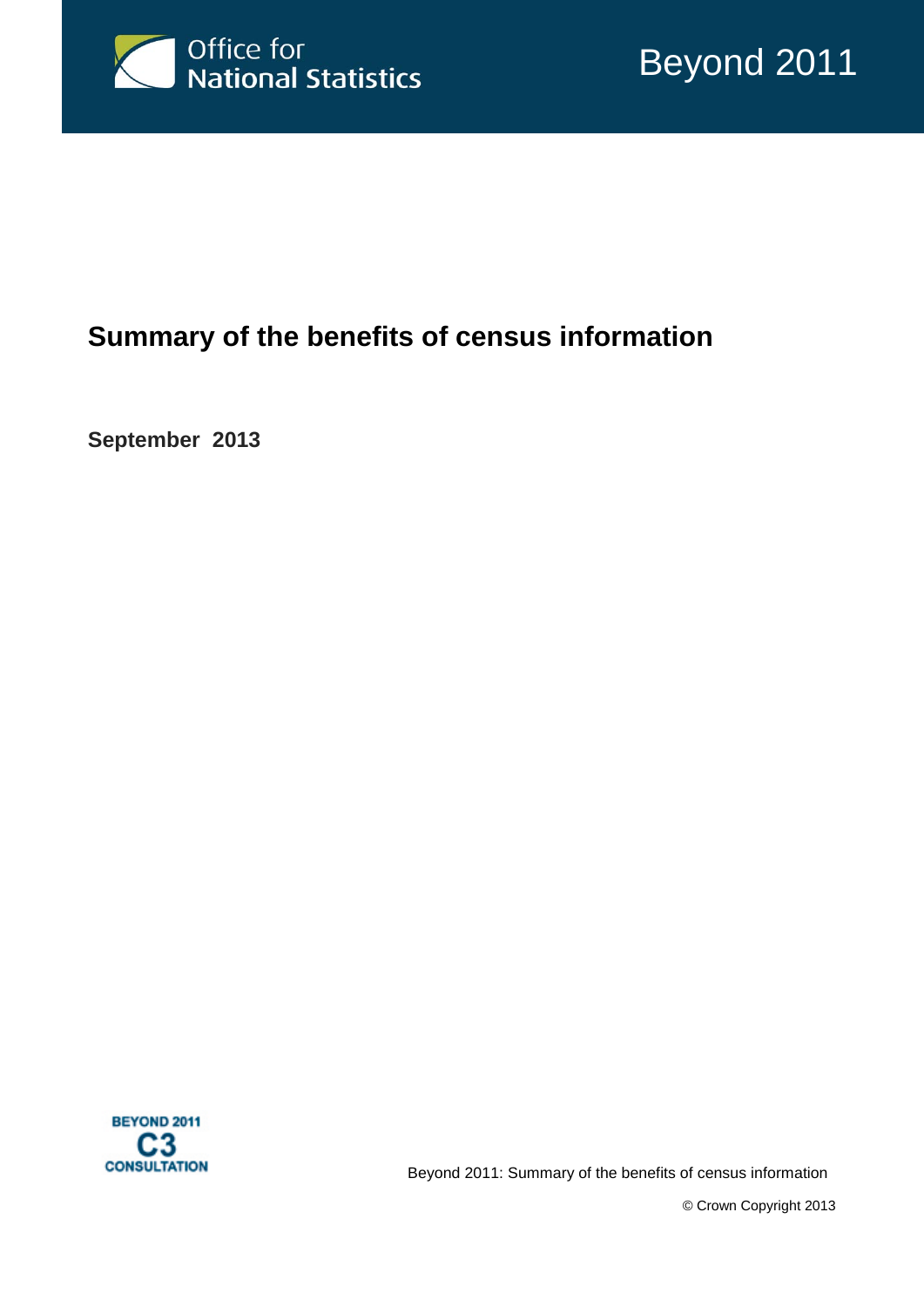

# **Contents**

| 3. Financial quantification of benefits  4 |  |
|--------------------------------------------|--|
| 4. Next steps for benefit analysis  7      |  |
|                                            |  |

# **Appendices**

- **A Identified uses of population statistics**
- **B Calculations of benefit values**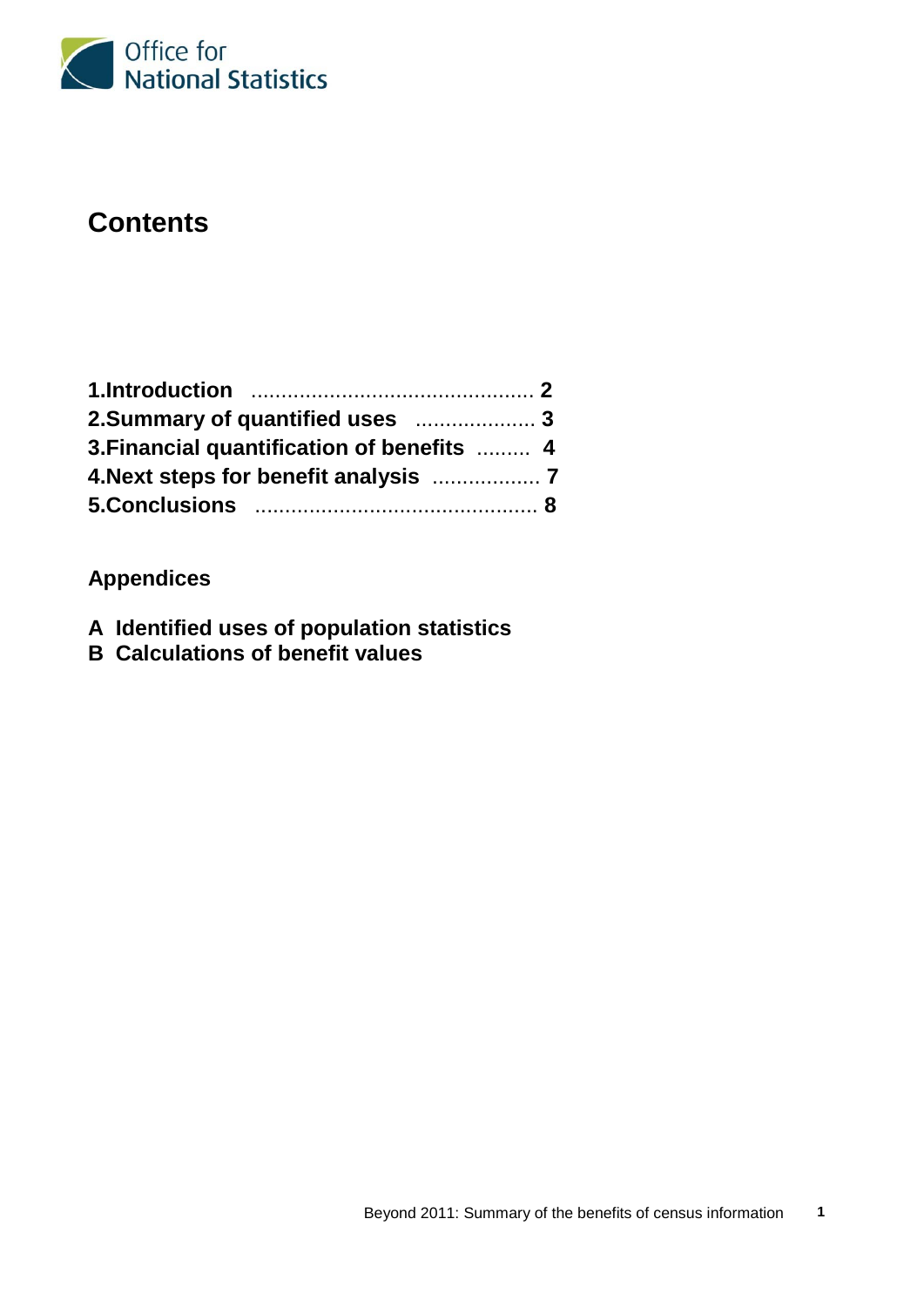

# **1. Introduction**

ONS is consulting on two possible approaches for census taking in England and Wales:

- •Once a decade, like that conducted in 2011, but primarily online
- •Using existing government data and compulsory annual surveys.

This paper assumes readers are aware of the approaches being considered, their advantages and disadvantages, and the overall objective of the consultation, as set out in the [main consultation document \(C1\).](http://ons.gov.uk/ons/about-ons/get-involved/consultations/consultations/beyond-2011-consultation/beyond-2011-consultation-doc-c1.pdf) This paper supports that document and sets out an initial assessment of the financial value of the uses of the statistics (and the use of census information for historical research) that would be provided by the two approaches. It should also be considered alongside the [Summary report on user requirements \(C2\).](http://ons.gov.uk/ons/about-ons/get-involved/consultations/consultations/beyond-2011-consultation/beyond-2011-consultation-doc-c2.pdf)

The paper explains the approach taken by ONS to quantify the financial benefits and the numbers derived to date. This is work in progress; not all the benefits to the economy and society have been financially quantified.

### **1.1 How users can help**

ONS would like help to progress and improve this work by:

- •Assessing whether the benefit values included so far are plausible
- •Providing further information which can help to assess the financial benefit of the uses that have been identified but not yet quantified.

The final decision on how best to provide population statistics in the future will not be taken solely on the basis of the financial benefits. It will also take into account the quality of the statistics that can be provided, costs, public acceptability and risks. However this work will greatly inform the decision because quantifying the benefits of different census approaches in monetary terms will help ONS draw more objective conclusions.

### **For more information**

Go to [www.ons.gov.uk](http://www.ons.gov.uk/) and search on Beyond 2011 Email us at [beyond2011@ons.gov.uk](mailto:beyond2011@ons.gov.uk)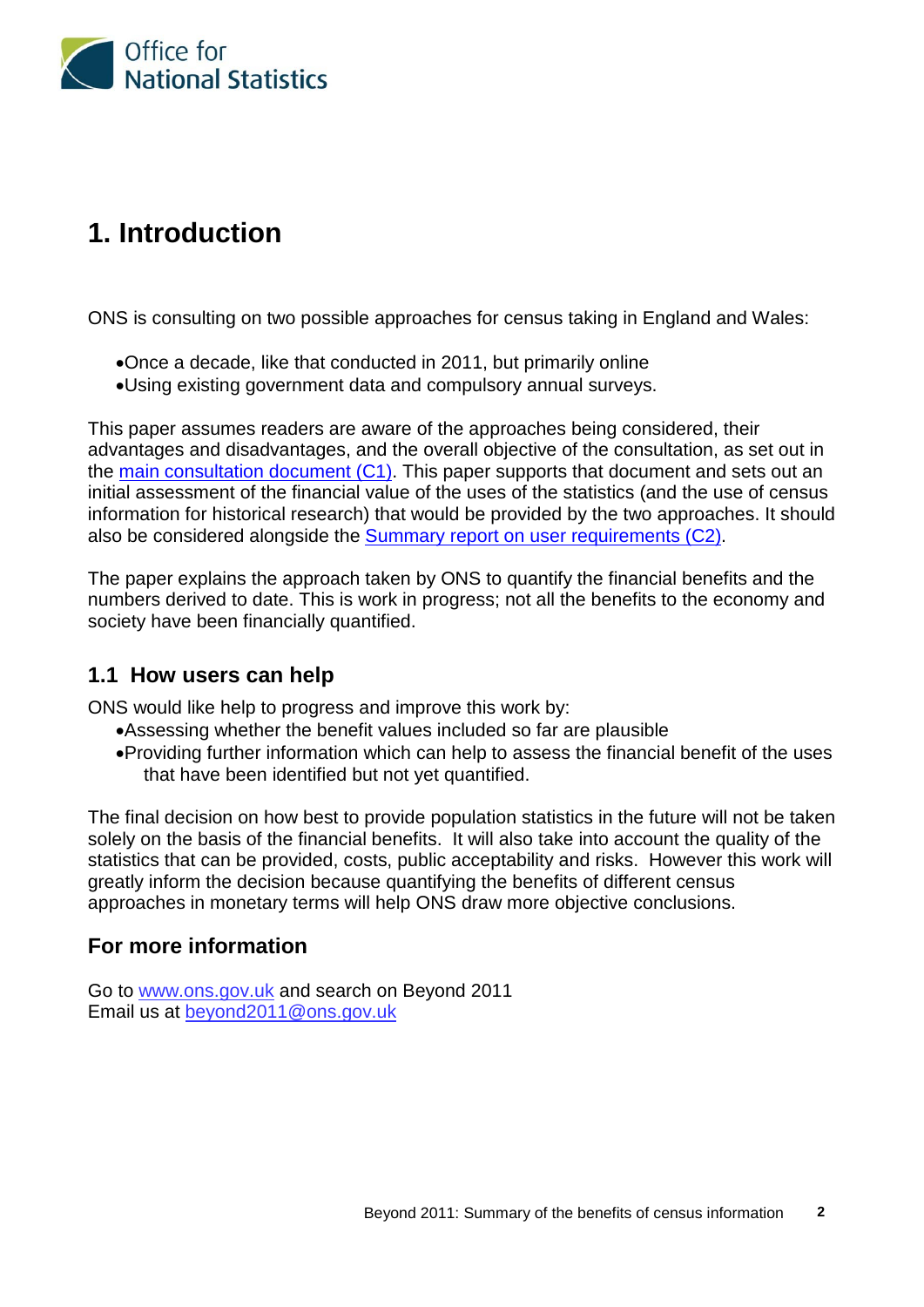

# **2. Summary of quantified uses**

Appendix A lists known users and uses of 'census information'. This includes both uses of population statistics and uses of the census records that are released after 100 years for historical research.

The appendix also shows the progress ONS has made to date in quantifying the benefits of these uses.

Of the financial benefits quantified so far:

- •Some are based on models some government departments use models to allocate resources and these models include population statistics. The departments have run calculations to estimate the impact the different census approaches might have on their decisions
- •Some are based on a combination of evidence and assumptions information from a subset of users has been used to estimate the total value for the sector or use as a whole.

Some of the uses in Appendix A are not included in the current benefit quantification estimates. This shows that there are a number of uses that have not yet been valued. The quantified benefits which are included in this document are therefore an underestimate of the total benefit. Although it will not be possible to quantify every benefit, it is important to identify and include as many as possible in the final analysis to ensure it is robust.

To enable this to be done, users of census information are asked to provide any information which will help put a monetary value on the benefits of population statistics to the economy and society.

Note that some major uses, for example the impact of population statistics on macroeconomic policy decisions, will be equally well met by either census approach because both would be able to produce good estimates of the total national population. Work to value these is therefore not a priority because their quantification will not provide information that helps ONS to compare the relative advantages and disadvantages of each census approach.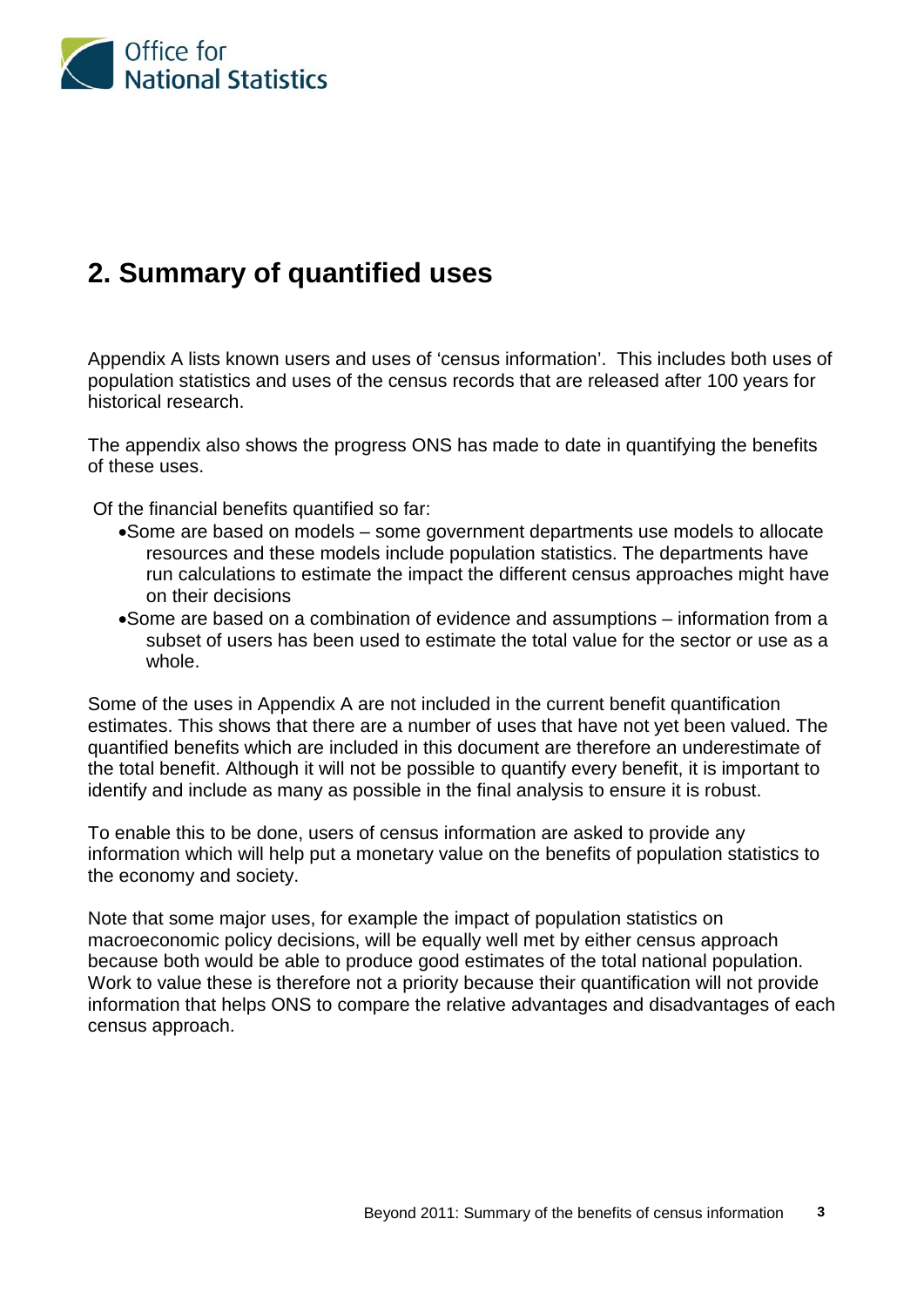

# **3. Financial quantification of benefits**

This section describes the approach taken to quantify the benefits of census information.

### **3.1 Approach**

There are four stages involved in quantifying the benefit of each use:

- •Identifying users and uses
- •Identifying total financial benefits from each use
- •Isolating the proportion of that benefit that results from census statistics produced once a decade
- •Adjustments to derive the potential benefit from annual census statistics that could be produced using administrative data and surveys.

#### **1 - Identifying users and uses**

The approach taken to identifying uses includes:

- •Public consultation (undertaken previously for the 2011 Census, and for the Beyond 2011 Programme in autumn 2011)
- •Meeting all major government departments to discuss uses
- •Sending questionnaires to all local authorities, with subsequent discussions and meetings
- •Meeting and sending questionnaires to commercial organisations, including geodemographers, market research companies and large supermarkets
- •Presenting to user groups and discussing with individual users and organisations from all sectors.

Some uses may have been missed, either due to our oversight or in some cases because users may be unaware that they are using information derived (wholly or in part) from ONS population statistics (such as the Longitudinal Study, some commercial products and the Indices of Multiple Deprivation). Consequently the benefits of both census approaches are likely to be underestimated.

#### **2 - Identifying total financial benefits**

Users are not always able, or willing, to quantify in monetary terms the value they derive from the information. This might be because the question is somewhat abstract or because it is commercially sensitive.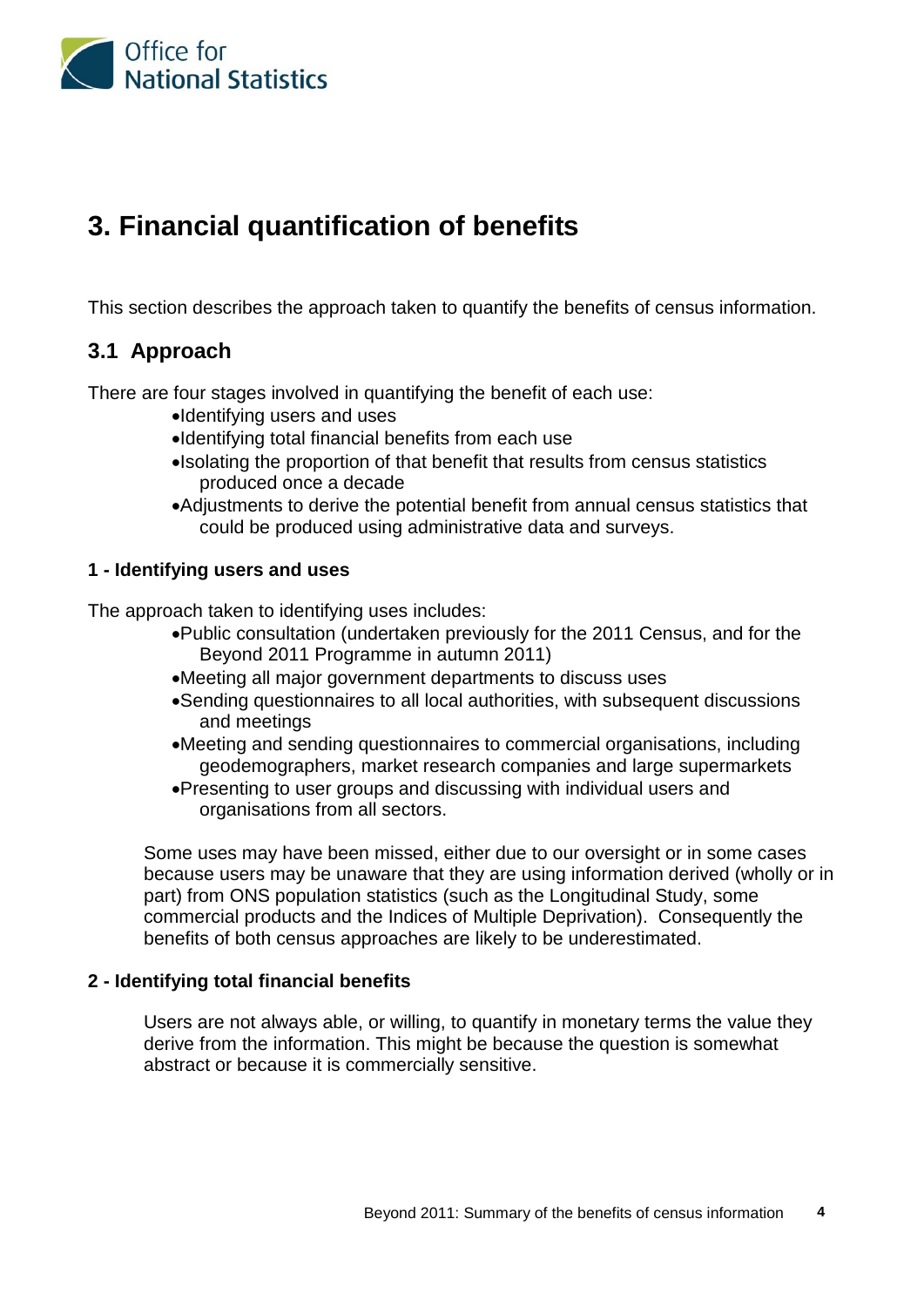

#### **3 - Isolating the benefit attributable to the online census once a decade**

High-level aggregate figures relating to financial benefit are often the easiest indicators to obtain, for example, the amount paid for some research, or the size of a commercial sector which uses ONS population statistics. These values then need to be adjusted to include the amount that results directly from population statistics, and exclude the amount attributable to other factors (such as the user's knowledge or information from other sources).

This is illustrated in Figure 1. The total area (A+B+C) is the initial, high level value we are given. Area B+C represents the value of all the information the organisation uses, the remainder of the value (Area A) is the value added to the information by the organisation/sector (for example by analysis and interpretation). Area B is information which is from non-ONS sources. Area C is the value of ONS information – this is what we need to isolate.

This is the value of the information that would be provided by an online census once a decade.



#### **Figure 1: Illustration of how to isolate the value of ONS population statistics**

#### **4 - Adjustments to derive the benefit from annual census statistics using administrative data and surveys**

Users' responses are based on their current use of census statistics, not the statistics which will be available from a census using administrative data and surveys. The ability of the annual administrative data and survey approach to meet user requirements affects its estimated benefit. To derive the benefit value for this approach the following adjustments have been made:

- •An increase to reflect the benefit from increased frequency of census statistics (ie annual rather than once a decade)
- •A reduction to reflect the reduced detail and precision in the statistics.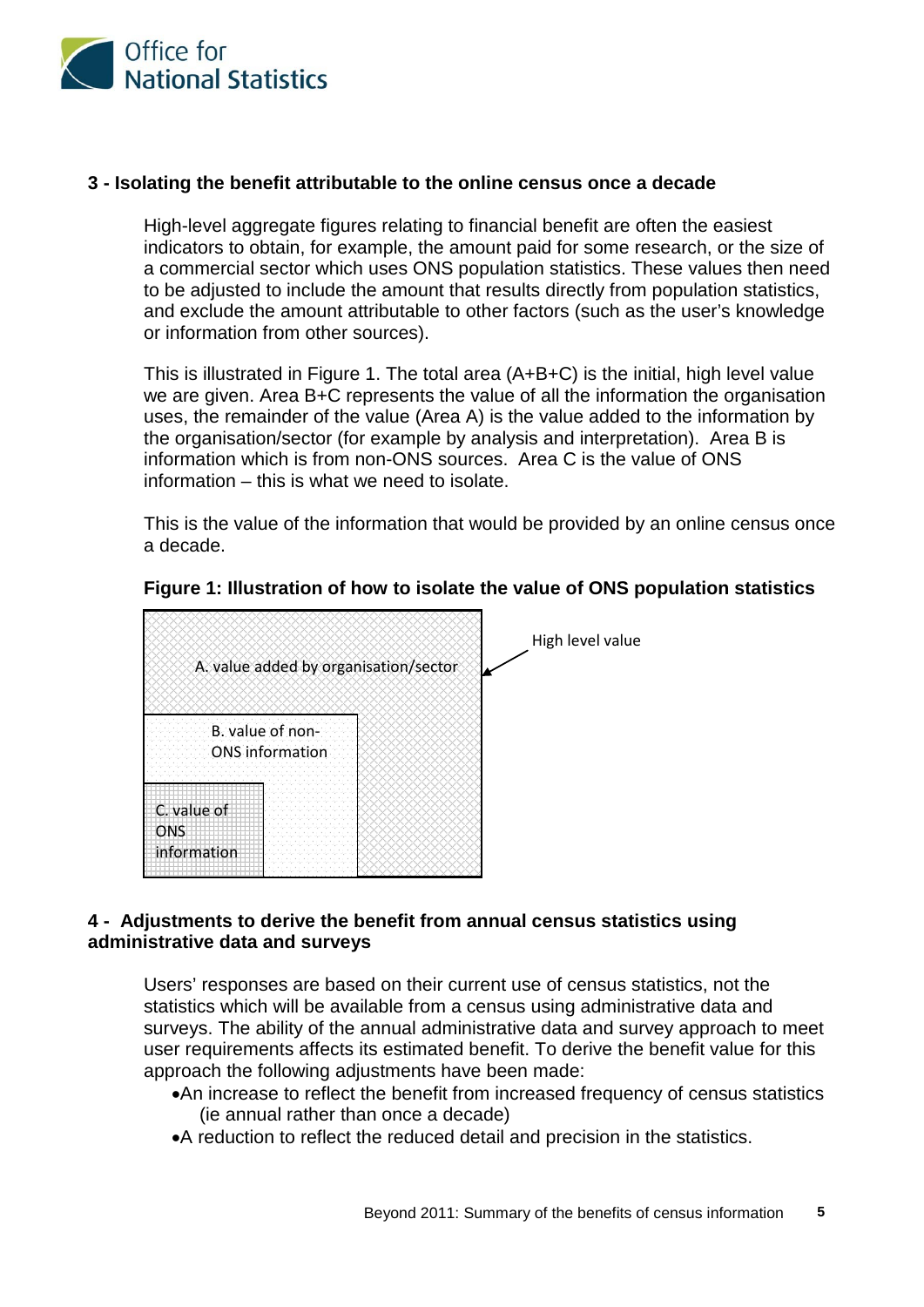

Comments on the assumptions from users in relevant sectors are welcomed.

### **3.2 Benefits quantified so far for each census approach**

Table 1 gives the estimated benefits per decade for each census approach, based on the uses quantified to date. Appendix B shows how the figures were calculated, setting out:

- •A description of the use
- •The approach and assumptions made to derive a value for that use
- •The value of the use for an online census once a decade
- •Adjustments for increased frequency, less detail and precision given by a census using administrative data and surveys
- •The resulting value of the use for a census using administrative data and surveys.

#### **Table 1 – Financially quantified uses and benefits, by census approach, per decade**

| <b>Use</b>                                           | Estimated benefit (£m) in 2013 prices |                            |  |  |  |
|------------------------------------------------------|---------------------------------------|----------------------------|--|--|--|
|                                                      | Online Census                         | <b>Administrative data</b> |  |  |  |
|                                                      | once a decade                         | and annual surveys         |  |  |  |
| Public policy research                               | 46                                    | 44                         |  |  |  |
| Department for Transport - resource allocation       | 2                                     | 2                          |  |  |  |
| Transport – project appraisals                       | 106                                   | 74                         |  |  |  |
| Department of Communities and Local Government       | 5                                     | 5                          |  |  |  |
| allocation of funds to local authorities (LAs)       |                                       |                            |  |  |  |
| Department of Health allocation of funds for public  | 10                                    | 15 <sup>15</sup>           |  |  |  |
| health to LAs                                        |                                       |                            |  |  |  |
| LA hypothetical spending on alternative data sources | 81                                    | 76                         |  |  |  |
| Geodemographers/approved suppliers of census         | 174                                   | 96                         |  |  |  |
| information                                          |                                       |                            |  |  |  |
| Housing planning                                     | 160                                   | 88                         |  |  |  |
| Market research                                      | 209                                   | 157                        |  |  |  |
| Genealogical/social history                          | 4                                     | 2                          |  |  |  |
| <b>Total</b>                                         | 797                                   | 557                        |  |  |  |

The figures in the table show that, based on the work to date, the census information that could be provided by an online census once a decade deliver higher benefit than those that could be provided by a census using administrative data and surveys. However the following needs to be borne in mind:

- •Many uses are not yet quantified. Including more uses will increase the totals.
- •Many of the uses quantified are based on assumptions and estimates. Changes in these could change the totals.
- •The figures are based on the benefits we have been able to quantify. This is often the benefit to the user, which may be less than the total benefit to society. Given that users currently get information from a census once a decade, it is easier for them to identify the benefits of that approach than for the annual statistics that could be provided by a census using administrative data and surveys. There may be benefits from the annual statistics that a census using administrative data could provide that they do not anticipate or cannot identify at the moment.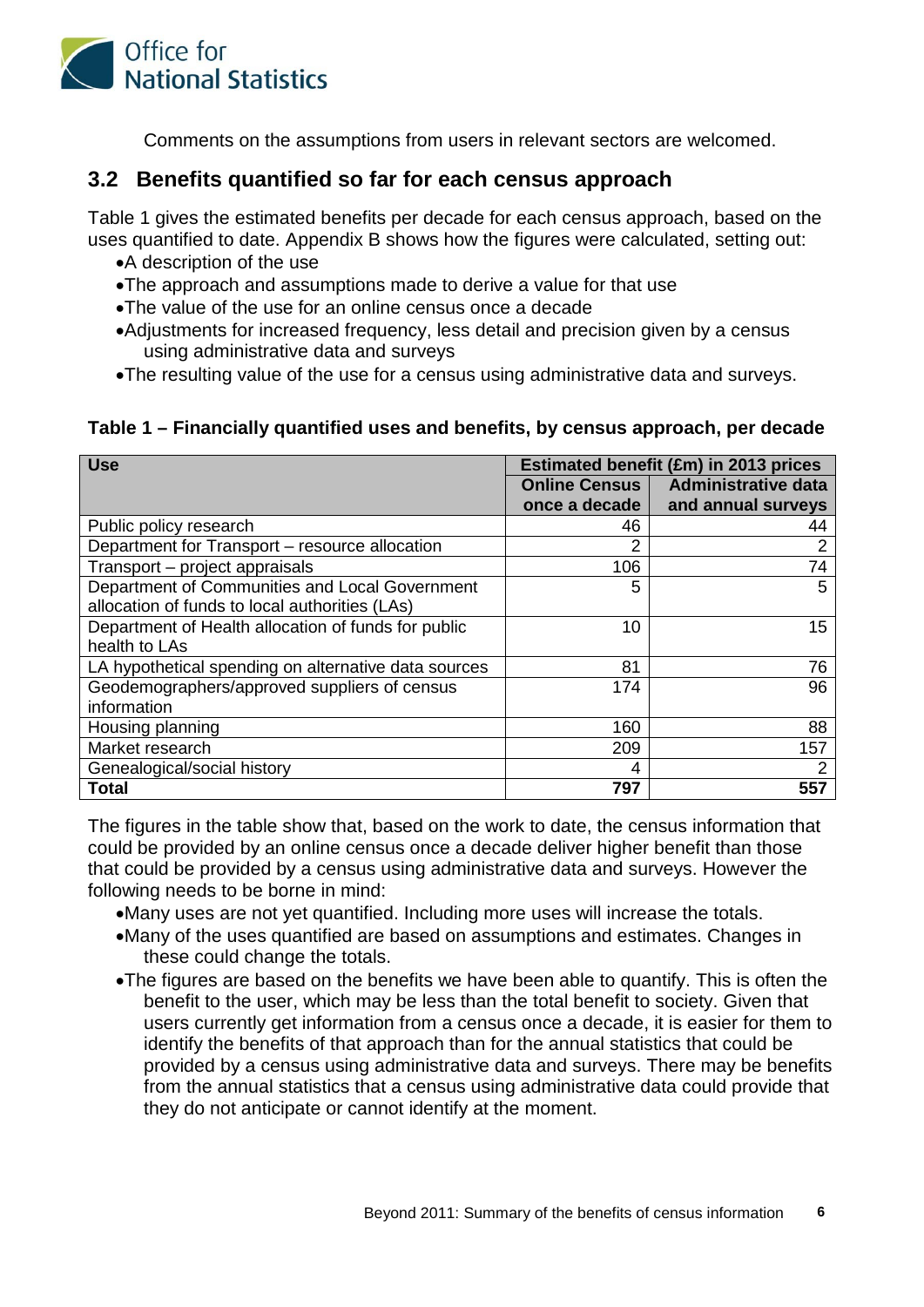

•Benefits need to be considered alongside costs to view the approaches in terms of value for money. Current estimates are that the administrative data approach would cost around two-thirds as much as the online census over the next 30 years.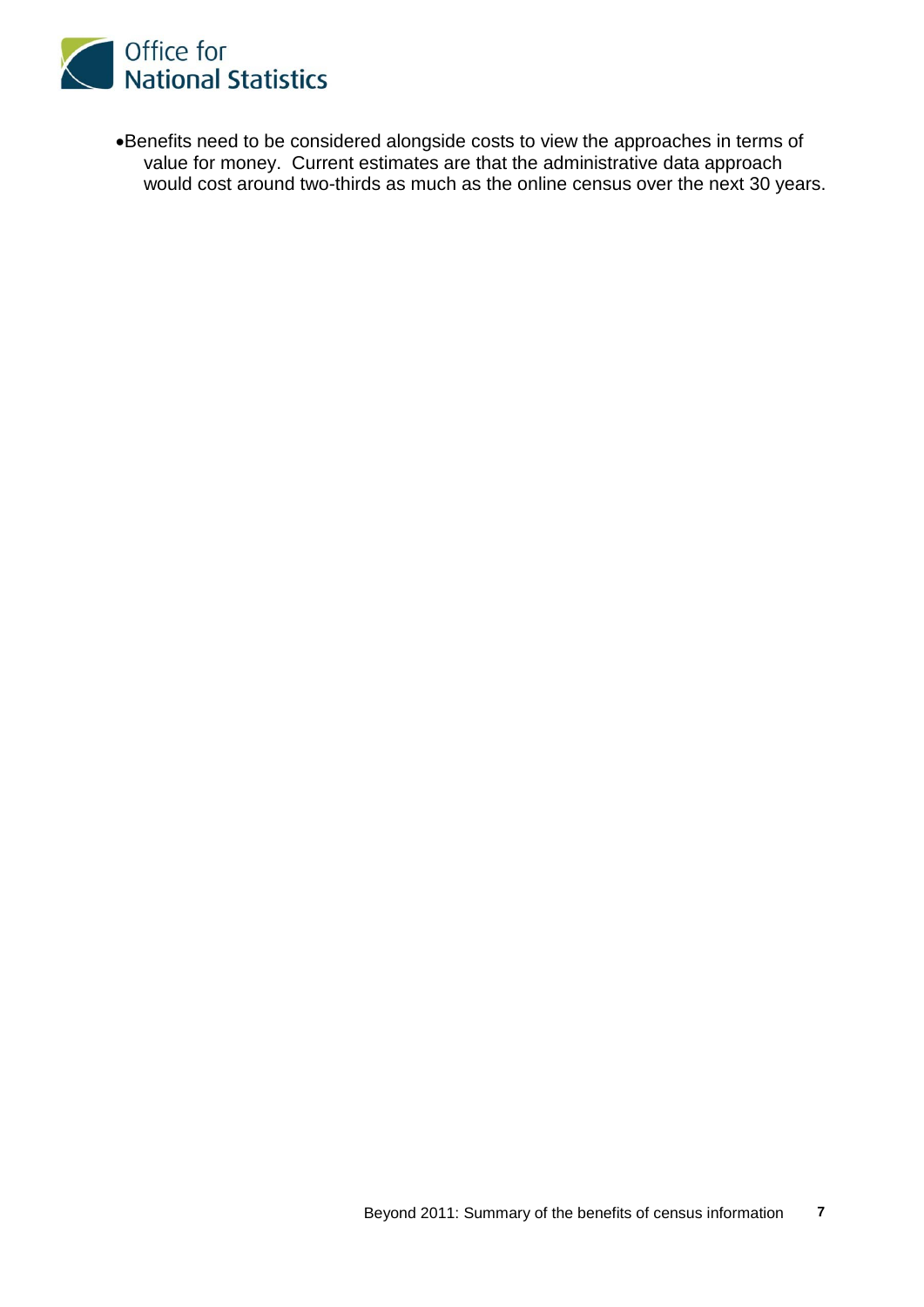

# **4.Next steps for benefit analysis**

Although some of the benefits of census information have been quantified, there is more work to be done.

### **4.1 How users can help**

ONS is asking users to help progress this benefit quantification work by considering:

- •Whether the benefit values included so far are reasonable (particularly the values for each sector, the value attributed to ONS information, and the adjustments made to differentiate between the two census approaches)
- •Any uses not yet identified
- •Any financial or quantifiable information which can help to value the benefits of uses that are, as yet, unquantified.

It is hard to identify the financial value of census information because it is used alongside other information, not in isolation. Questions that may help identify the financial value include:

- •What would be the cost to your organisation of gathering the information you currently get from ONS, if ONS did not provide it?
- •What would go wrong if you did not have the more detailed information that an online census once a decade would provide – what would it cost your organisation?
- •How much do you currently spend to get population statistics in the latter half of the decade because census statistics are out of date?
- •How much of your spending plans are determined by population statistics? How much more profitable/efficient do you estimate this spending to be due to use of population statistics? How much more effective might your spending decision be if you had annual population statistics?

A comprehensive financial quantification of the uses of population statistics will enable a more objective comparison between the census approaches. If only limited uses are financially quantified, those uses will have a disproportionate influence on the total measure of benefit.

While the benefits of many uses may not be quantifiable, such uses will still influence the final decision.

ONS is happy to meet and work with users to help assess the value of population statistics to their organisation. ONS will be organising focus groups for key sectors, where we need to do more work. These will include:

- •the commercial sector
- •local authorities
- •genealogists and social historians
- •academics.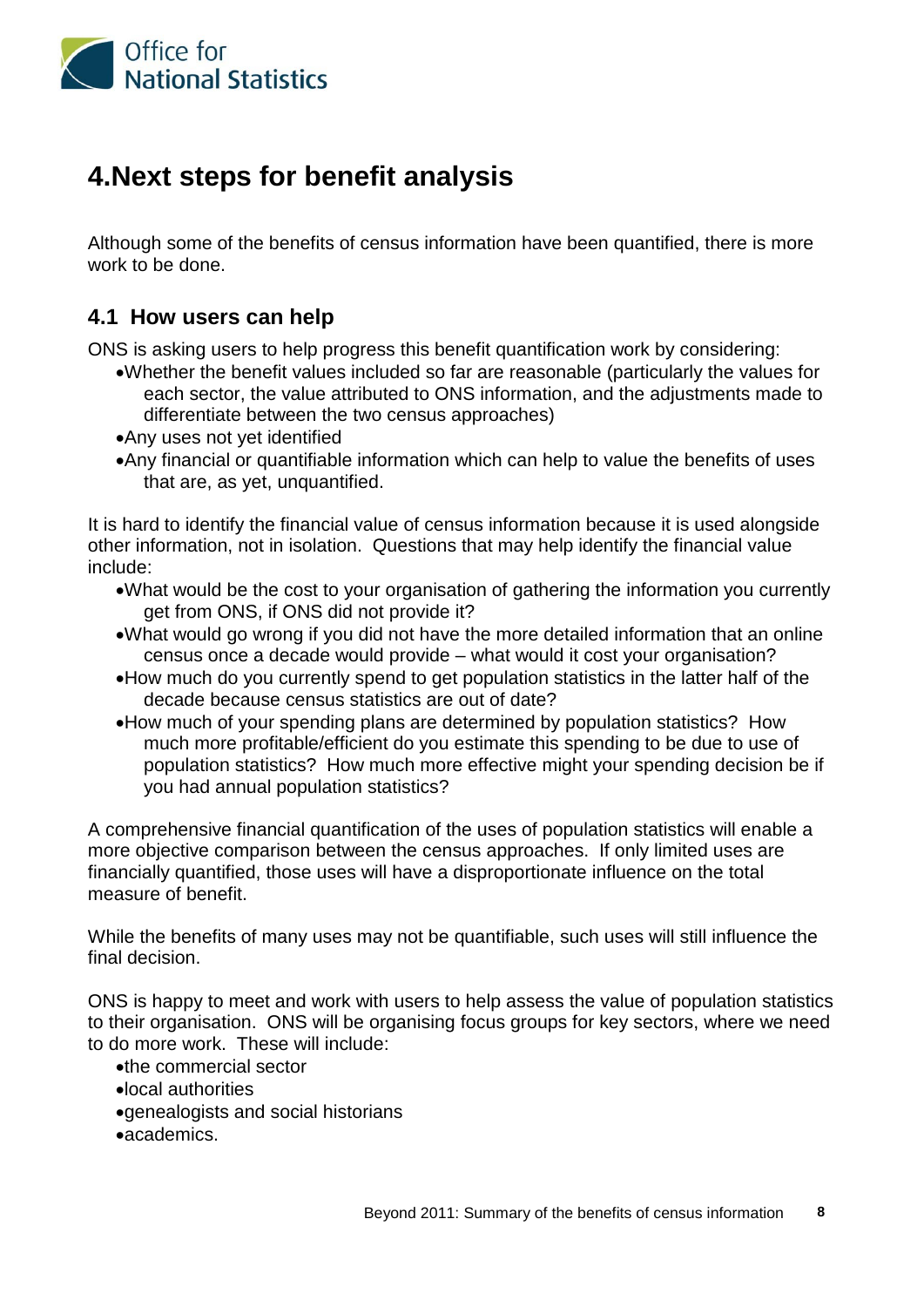

If you would like to be involved, please get in touch [\(beyond2011@ons.gov.uk\)](mailto:beyond2011@ons.gov.uk).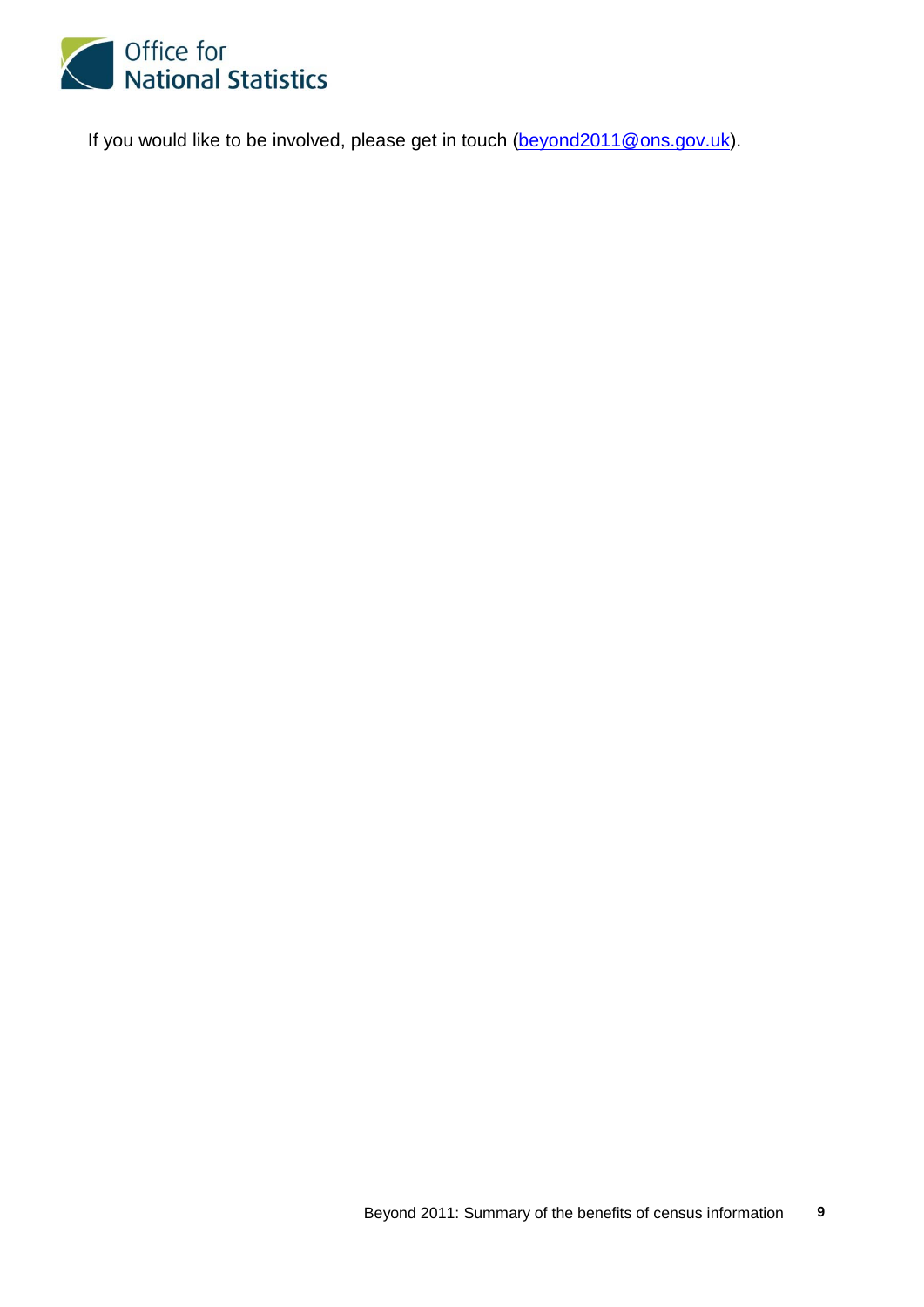

# Beyond 2011

## **Appendix A – Identified uses of census information**

|                                    |                                                                                                           |                            | quantification                      | <b>Progress on benefit</b>        |                                                                              |                                                              |
|------------------------------------|-----------------------------------------------------------------------------------------------------------|----------------------------|-------------------------------------|-----------------------------------|------------------------------------------------------------------------------|--------------------------------------------------------------|
| <b>Sector</b>                      | <b>Use</b>                                                                                                | model-driven<br>Quantified | para<br>evidence<br>ਠ<br>Quantified | 9<br>ත<br>quantify<br><b>Work</b> | need<br>응<br>요<br>uantify<br>۵<br>$\circ$<br><u>ځ</u><br><b>Need</b><br>nore | differenc<br>quantified<br>Not to be qual<br>insignificant c |
| 1. Government Departments - policy | Informing government policy - government departments make numerous public policy                          |                            |                                     |                                   |                                                                              |                                                              |
| development and implementation     | decisions informed by population statistics e.g. on immigration, support for carers.                      |                            |                                     |                                   |                                                                              |                                                              |
|                                    | Department for Work and Pensions - modelling impact of pensions policy                                    |                            |                                     |                                   | ✓                                                                            |                                                              |
|                                    | Public policy research                                                                                    |                            |                                     |                                   |                                                                              |                                                              |
|                                    | Transport - project appraisals                                                                            |                            |                                     |                                   |                                                                              |                                                              |
|                                    | Department of Communities and Local Government (DCLG) - policy research                                   |                            |                                     |                                   | ✓                                                                            |                                                              |
| 2. Government funding allocations  | DCLG funding allocation to local authorities                                                              |                            |                                     |                                   |                                                                              |                                                              |
|                                    | Department of Transport resource allocation                                                               | ✓                          |                                     |                                   |                                                                              |                                                              |
|                                    | Public health allocation                                                                                  |                            |                                     |                                   |                                                                              |                                                              |
|                                    | <b>Health allocation</b>                                                                                  |                            |                                     |                                   |                                                                              |                                                              |
|                                    | Barnett Formula (used to determine funding for countries within the UK)                                   |                            |                                     |                                   | ✓                                                                            |                                                              |
| 3. Local Government                | Hypothetical local authority spending on alternative data                                                 |                            | ✓                                   |                                   |                                                                              |                                                              |
|                                    | Various uses (economic regeneration, transport, social services, school roll planning, other<br>services) |                            |                                     |                                   | ✓                                                                            |                                                              |



Beyond 2011: Summary of the benefits of census information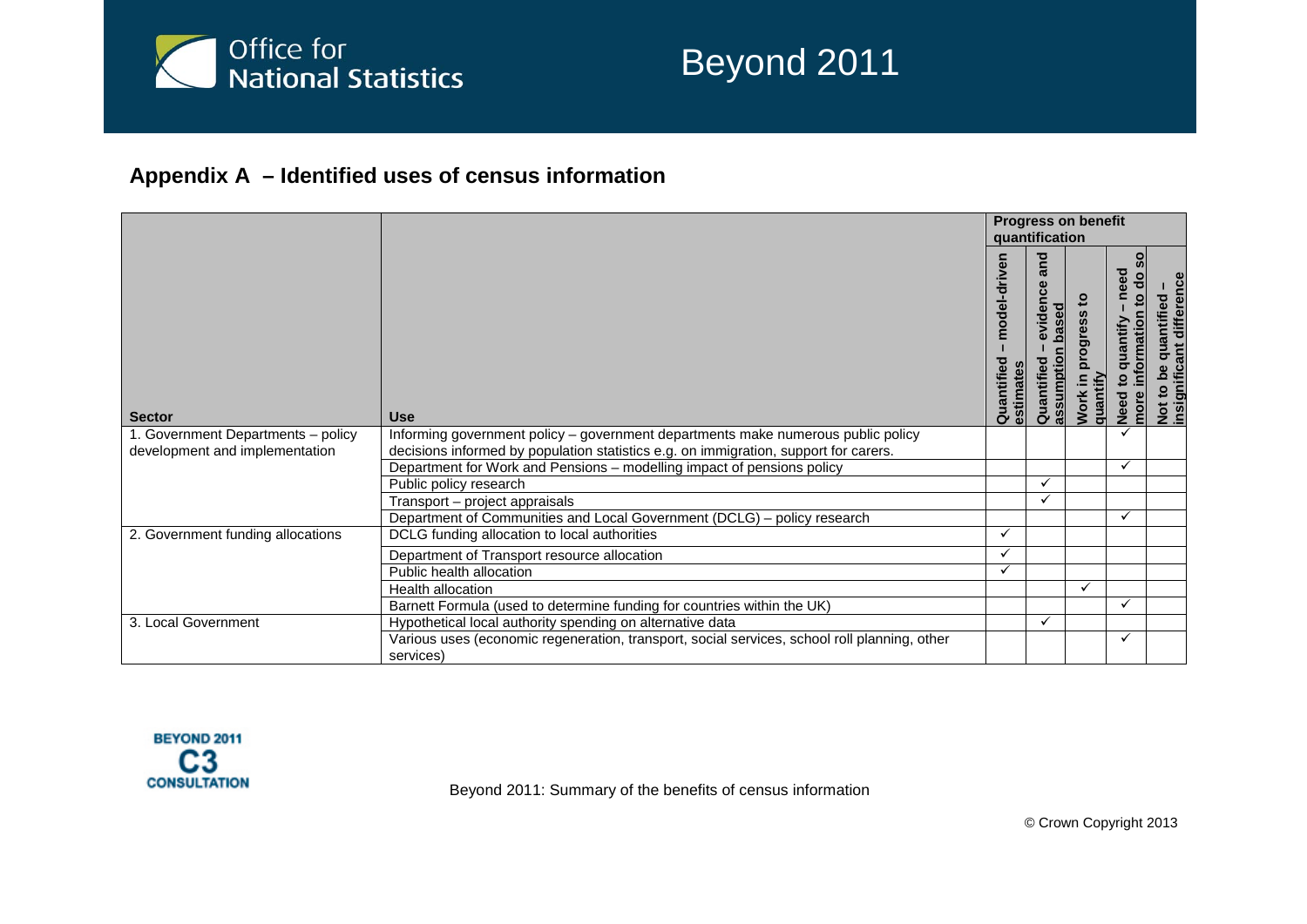<span id="page-11-1"></span><span id="page-11-0"></span>

|                                                          |                                                                                                                                                                                                         |                                        | <b>Progress on benefit</b><br>quantification         |                                 |                                                                               |                                                                  |
|----------------------------------------------------------|---------------------------------------------------------------------------------------------------------------------------------------------------------------------------------------------------------|----------------------------------------|------------------------------------------------------|---------------------------------|-------------------------------------------------------------------------------|------------------------------------------------------------------|
| <b>Sector</b>                                            | <b>Use</b>                                                                                                                                                                                              | model-driven<br>Quantified<br>estimate | and<br>evidence<br>based<br>assumption<br>Quantified | progress<br>Work in<br>quantify | င္တ<br>need<br>g<br>$\overline{6}$<br>information<br>quantify<br>Need<br>more | Not to be quantified -<br>insignificant difference<br>quantified |
| 4. Macroeconomic policy                                  | Bank of England use in managing economy e.g. setting interest rates                                                                                                                                     |                                        |                                                      |                                 |                                                                               | $\checkmark$ <sup>1</sup>                                        |
| 5. Providing a context and improving<br>other statistics | Total populations (or subsets of the population) provide the denominator for numerous<br>statistics expressed as rates, for example the unemployment rate, mortality rate or teenage<br>pregnancy rate. |                                        |                                                      |                                 | ✓                                                                             |                                                                  |
|                                                          | Providing a basis for adjusting for bias in surveys - both run by the public and private sector,<br>including the social surveys run by ONS.                                                            |                                        |                                                      |                                 | ✓                                                                             |                                                                  |
| 6. Equality and Diversity                                | Equality and diversity assessments by public authorities. Monitoring disadvantage.                                                                                                                      |                                        |                                                      |                                 | ✓                                                                             |                                                                  |
| 7. Welsh Government                                      | Welsh Government allocation to LAs                                                                                                                                                                      |                                        |                                                      | ✓                               |                                                                               |                                                                  |
|                                                          | Welsh Government allocation to local health authorities                                                                                                                                                 |                                        |                                                      | ✓                               |                                                                               |                                                                  |
| 8. Major infrastructure                                  | Informing decisions on long term public sector capital investment projects                                                                                                                              |                                        |                                                      |                                 | $\checkmark$                                                                  |                                                                  |
|                                                          | Flood/emergency planning                                                                                                                                                                                |                                        |                                                      |                                 | $\checkmark$                                                                  |                                                                  |
|                                                          | Planning for demand for utilities / telecommunications                                                                                                                                                  |                                        |                                                      |                                 | ✓                                                                             |                                                                  |
| 9. Academics                                             | Academic research                                                                                                                                                                                       |                                        |                                                      |                                 | ✓                                                                             |                                                                  |
| 10. Third sector                                         | Various                                                                                                                                                                                                 |                                        |                                                      |                                 | $\checkmark$                                                                  |                                                                  |
| 11. European Union                                       | Funding allocations - for example the European Social Fund is primarily allocated to regions<br>on the basis of GDP per capita                                                                          |                                        |                                                      |                                 |                                                                               | $\sqrt{2}$                                                       |
| 12. Commercial                                           | Geodemography and approved suppliers of census information                                                                                                                                              |                                        | $\checkmark$                                         |                                 |                                                                               |                                                                  |
|                                                          | Housing planning                                                                                                                                                                                        |                                        | ✓                                                    |                                 |                                                                               |                                                                  |
|                                                          | Market research                                                                                                                                                                                         |                                        | ✓                                                    |                                 |                                                                               |                                                                  |
|                                                          | Store location                                                                                                                                                                                          |                                        |                                                      |                                 | $\checkmark$                                                                  |                                                                  |
|                                                          | Other uses (including targeted marketing, financial services product design, insurance)                                                                                                                 |                                        |                                                      |                                 | $\checkmark$                                                                  |                                                                  |
| 13.Individuals                                           | Genealogy                                                                                                                                                                                               |                                        | $\checkmark$                                         |                                 |                                                                               |                                                                  |
|                                                          | Social history                                                                                                                                                                                          |                                        |                                                      |                                 | $\checkmark$                                                                  |                                                                  |

 $1$  Based on advice from Bank of England that whilst population statistics are essential for macroeconomic policy decisions, the national population estimates produced by either census approach would be sufficiently accurate.

 $^{2}$  At national and regional level, the population estimates produced by either approach would be suitably accurate.

Beyond 2011: Summary of the benefits of census information **1**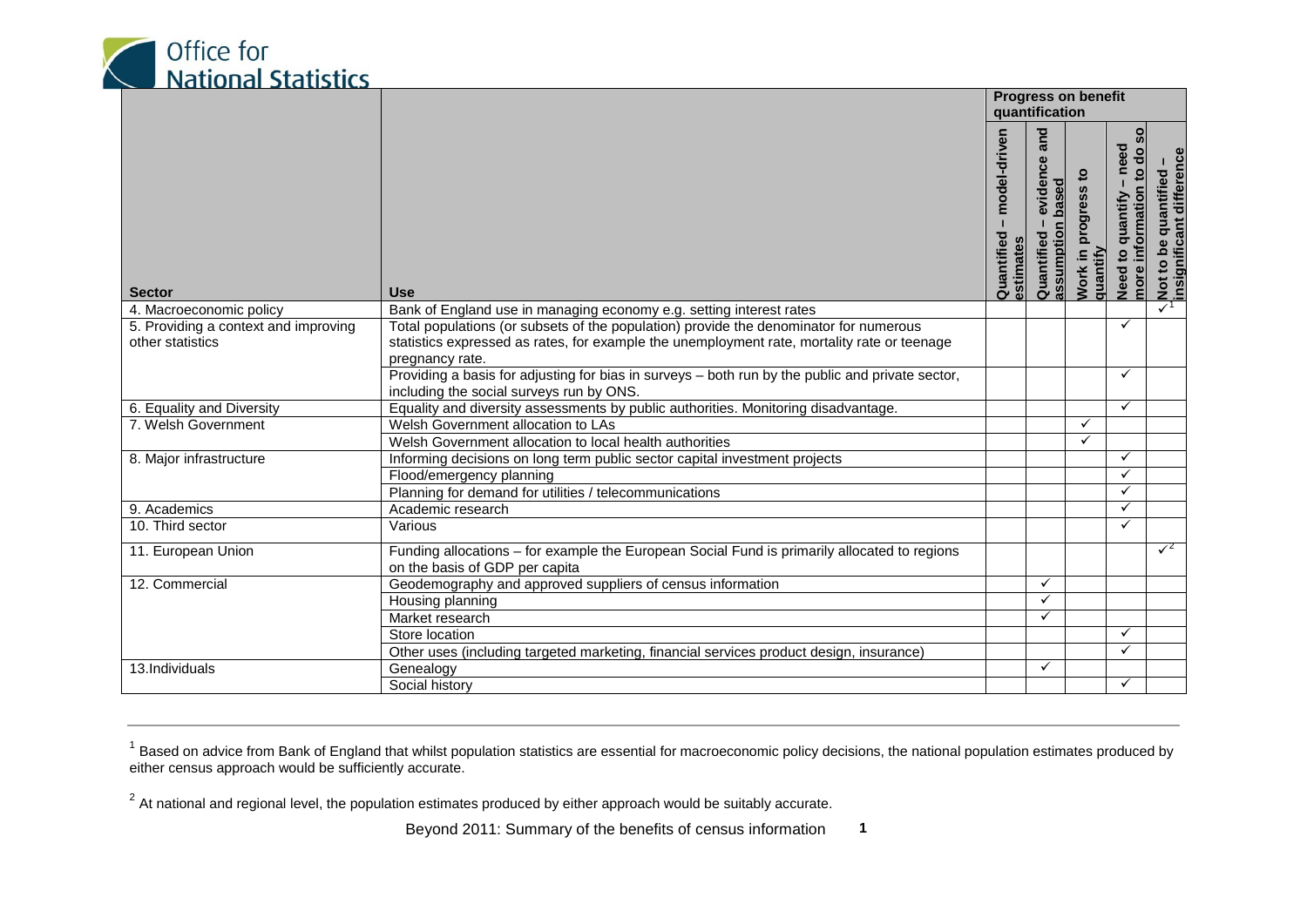<span id="page-12-0"></span>

|               |                                                                                           |   | quantification | <b>Progress on benefit</b> |               |     |
|---------------|-------------------------------------------------------------------------------------------|---|----------------|----------------------------|---------------|-----|
| <b>Sector</b> | <b>Use</b>                                                                                | c | Ό<br>ω         |                            | <b>P</b><br>응 |     |
| 14. General   | Influencing national debate – for example, the release of 2011 Census information sparked |   |                |                            |               | د ر |
|               | debates about the health of carers, changing religious affiliation and ethnic diversity.  |   |                |                            |               |     |
|               | Credibility of ONS information-widely recognised as nationally consistent and independent |   |                |                            |               |     |
|               | hence useful in contentious decisions (for example on housing and transport schemes).     |   |                |                            |               |     |

<sup>&</sup>lt;sup>3</sup> Most of these debates used information at regional or national level. Both census approaches could provide sufficiently accurate information at this level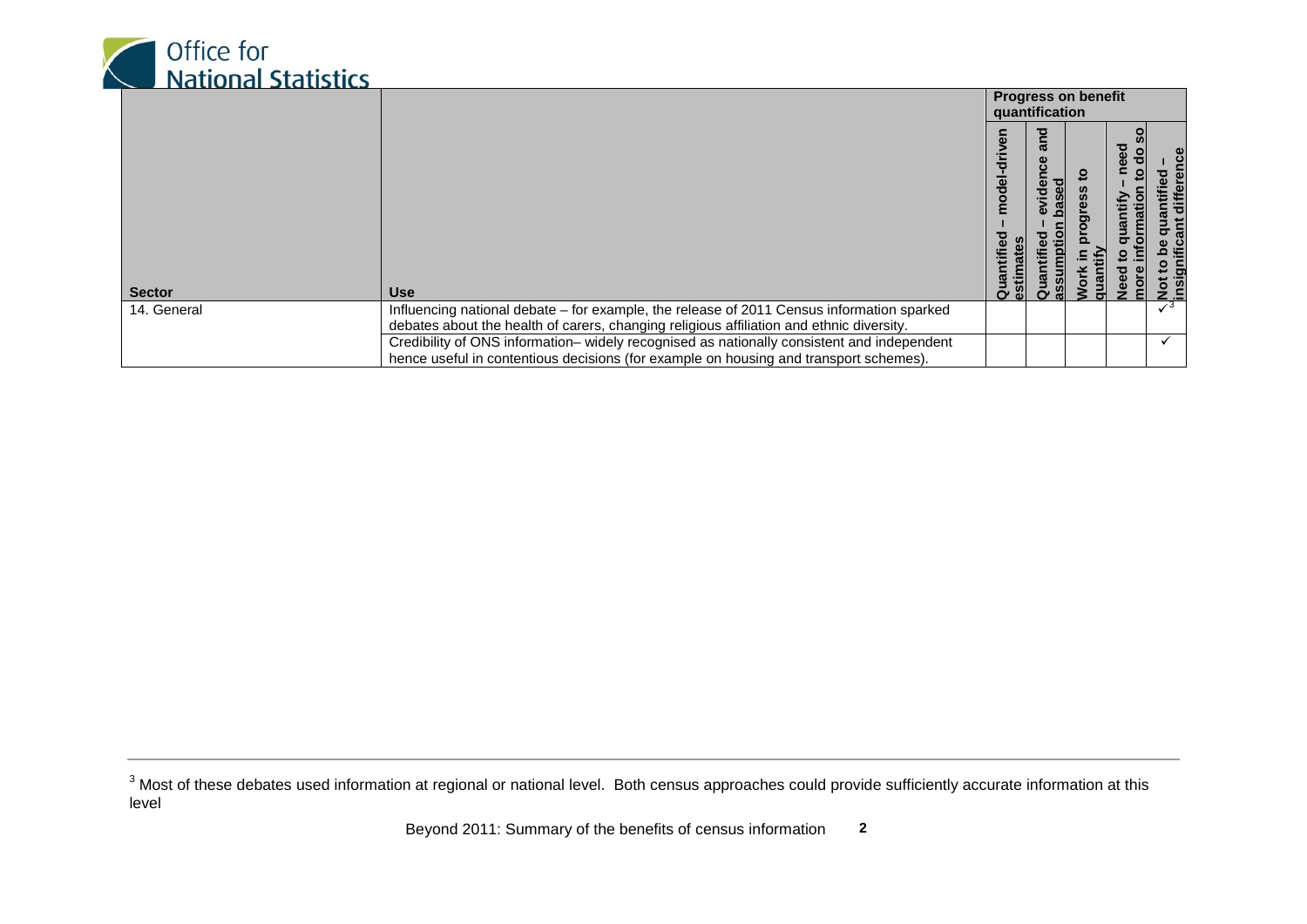<span id="page-13-1"></span><span id="page-13-0"></span>

## **Appendix B – calculations of benefit values per decade**

| Description of use, key information used and, approach and                                                                                                                                                                                                                                                                                                                                                                                                                                                                                                                                                                                              | <b>Benefit from online</b> | <b>Adjustments</b>                                                                  |                                                                                     | <b>Benefit from census</b>       |
|---------------------------------------------------------------------------------------------------------------------------------------------------------------------------------------------------------------------------------------------------------------------------------------------------------------------------------------------------------------------------------------------------------------------------------------------------------------------------------------------------------------------------------------------------------------------------------------------------------------------------------------------------------|----------------------------|-------------------------------------------------------------------------------------|-------------------------------------------------------------------------------------|----------------------------------|
| assumptions made to value the contribution of population statistics                                                                                                                                                                                                                                                                                                                                                                                                                                                                                                                                                                                     | census once a              | For increased<br>For reduced                                                        |                                                                                     | using administrative             |
|                                                                                                                                                                                                                                                                                                                                                                                                                                                                                                                                                                                                                                                         | decade                     | frequency                                                                           | detail and<br>precision                                                             | data and annual<br><b>survey</b> |
| Government departments - policy development and implementation                                                                                                                                                                                                                                                                                                                                                                                                                                                                                                                                                                                          |                            |                                                                                     |                                                                                     |                                  |
|                                                                                                                                                                                                                                                                                                                                                                                                                                                                                                                                                                                                                                                         |                            |                                                                                     |                                                                                     |                                  |
| Public policy research                                                                                                                                                                                                                                                                                                                                                                                                                                                                                                                                                                                                                                  |                            |                                                                                     |                                                                                     |                                  |
| Use - Government departments commission academic research in order to<br>better understand specific policy areas.<br>Information used – predominantly information about population characteristics<br>for small geographic areas.<br>Assumption - Research is worth at least what the funder paid for it (if expected<br>benefit is not thought likely to equal or exceed expected cost, research would<br>not have been commissioned).                                                                                                                                                                                                                 | £46m                       | x125% <sup>4</sup>                                                                  | $x75\%$                                                                             | £44m                             |
| Department of Transport                                                                                                                                                                                                                                                                                                                                                                                                                                                                                                                                                                                                                                 |                            |                                                                                     |                                                                                     |                                  |
| Uses - transport project appraisals: local authority major schemes, Highways<br>Agency major schemes, National Rail Model, Transport for London grant,<br>social and distributional impact analysis.<br>Information used - wide range of information at all geographies including<br>substantial use at Output Area level.<br>Approaches - (1) Estimated the cost of delays to projects due to less accurate<br>information (as they collect information from alternative sources and/or are<br>subject to more challenges to schemes). (2) Estimated the cost of additional<br>spending to collect information or to increase the budget for analysis. | £106m                      | Various $-$<br>different factors<br>applied for each<br>use based on<br>DfT advice. | Various $-$<br>different factors<br>applied for each<br>use based on DfT<br>advice. | £74m                             |

 $<sup>4</sup>$  ONS assumption</sup>

<sup>5</sup> ONS assumption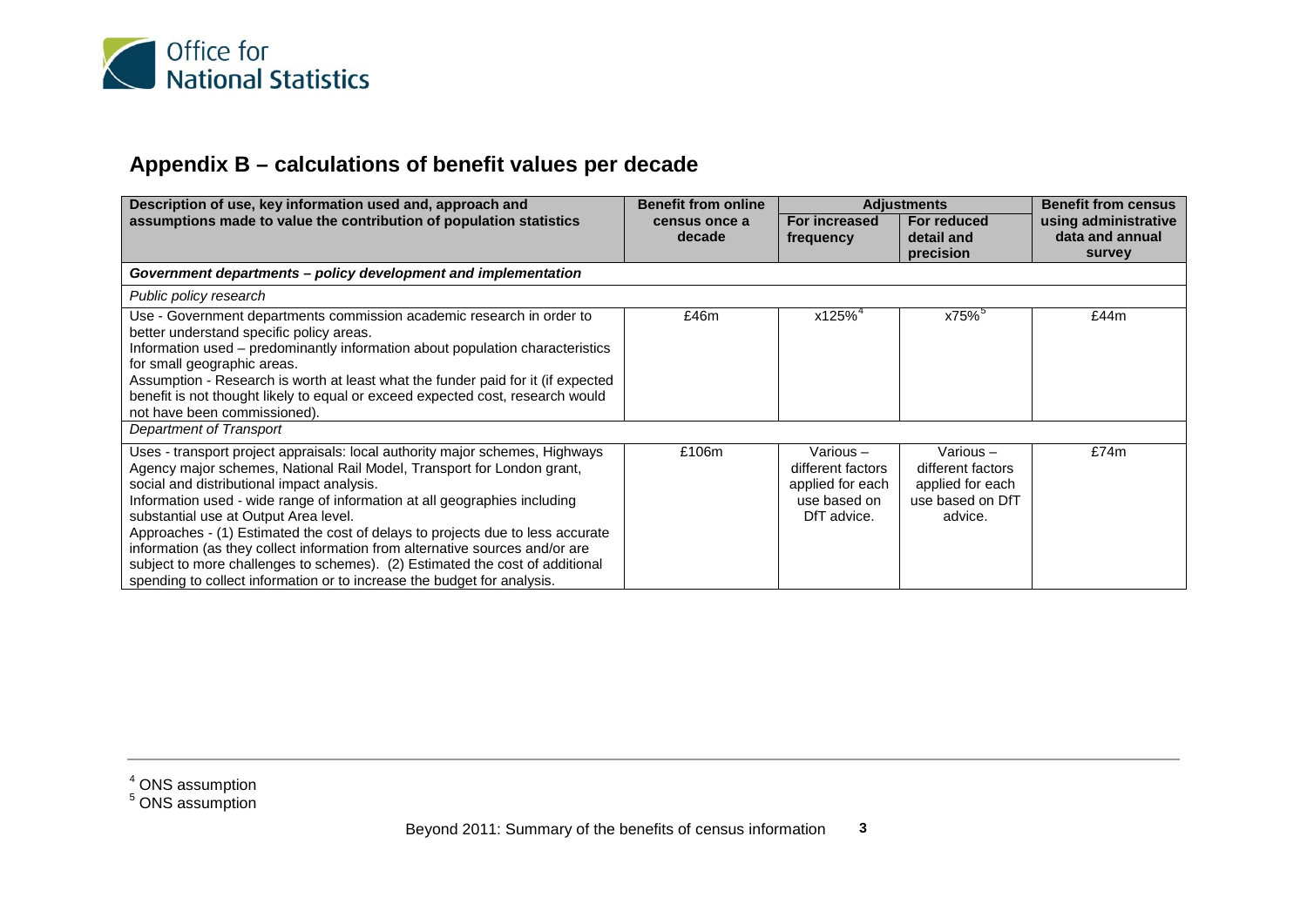<span id="page-14-0"></span>

| Description of use, key information used and, approach and                                                                                                                                                                                                                                                                                                                                                                                                                                                                                                                                                                                                                                                                                                                                                                                                                                                                                                                                                                                                                                                                                                                                                                                                                                   | <b>Benefit from online</b> | <b>Adjustments</b>                |                                        | <b>Benefit from census</b>                        |
|----------------------------------------------------------------------------------------------------------------------------------------------------------------------------------------------------------------------------------------------------------------------------------------------------------------------------------------------------------------------------------------------------------------------------------------------------------------------------------------------------------------------------------------------------------------------------------------------------------------------------------------------------------------------------------------------------------------------------------------------------------------------------------------------------------------------------------------------------------------------------------------------------------------------------------------------------------------------------------------------------------------------------------------------------------------------------------------------------------------------------------------------------------------------------------------------------------------------------------------------------------------------------------------------|----------------------------|-----------------------------------|----------------------------------------|---------------------------------------------------|
| assumptions made to value the contribution of population statistics                                                                                                                                                                                                                                                                                                                                                                                                                                                                                                                                                                                                                                                                                                                                                                                                                                                                                                                                                                                                                                                                                                                                                                                                                          | census once a<br>decade    | <b>For increased</b><br>frequency | For reduced<br>detail and<br>precision | using administrative<br>data and annual<br>survey |
| <b>Government funding allocation</b>                                                                                                                                                                                                                                                                                                                                                                                                                                                                                                                                                                                                                                                                                                                                                                                                                                                                                                                                                                                                                                                                                                                                                                                                                                                         |                            |                                   |                                        |                                                   |
| DCLG allocation of funds to Local Authorities                                                                                                                                                                                                                                                                                                                                                                                                                                                                                                                                                                                                                                                                                                                                                                                                                                                                                                                                                                                                                                                                                                                                                                                                                                                |                            |                                   |                                        |                                                   |
| Use - From 2013-14 the local government sector retains 50% of the local<br>business rates raised (previously all business rates were redistributed to local<br>government from DCLG via formula grant). A start-up funding assessment was<br>calculated which set the distribution of Revenue Support Grant and formed the<br>starting point of the rates retention. The start-up funding assessment total of<br>£26.1bn in 2013-14 was allocated using formulae which use population<br>statistics, amongst other information.<br>Information used - Local authority level population projections, estimates and<br>characteristic information at a range of geographic levels.<br>Approach to benefit quantification- (1) Change revealed by 2011 Census can<br>be used as a basis for calculating the benefit of population statistics provided<br>using different census approaches. (2) DCLG ran part of the Relative Needs<br>Based elements of the formula funding component (i.e. not the whole model,<br>and excluding grants), using population projections for 2013 based on (i) 2011<br>Census information and (ii) 2010 mid-year population estimates to provide a<br>rough assessment of the impact on the allocation of a change in the accuracy<br>of population statistics. | £5m (first decade)         | n/a (based on<br>run of model)    | n/a (based on run<br>of model)         | £5m (first decade) $^{\circ}$                     |
| Department of Health allocation of funds for public health to LAs                                                                                                                                                                                                                                                                                                                                                                                                                                                                                                                                                                                                                                                                                                                                                                                                                                                                                                                                                                                                                                                                                                                                                                                                                            |                            |                                   |                                        |                                                   |
| Use - The Department of Health allocated £2.7bn in 2013/14 to LAs for them<br>to spend on promoting public health and wellbeing.<br>Information used - the allocation formula uses LA population projections<br>(derived from estimates). Information of the quality generated by both census<br>approaches has been run through the allocation formula to calculate the<br>impact on allocations and the benefit of improved allocations (calculated<br>based on HM Treasury guidance).                                                                                                                                                                                                                                                                                                                                                                                                                                                                                                                                                                                                                                                                                                                                                                                                     | £10m (first decade)        | n/a (based on<br>run of model)    | n/a (based on run<br>of model)         | £15m (first decade)                               |

 $^6$  Will vary depending on frequency and timing of model updates.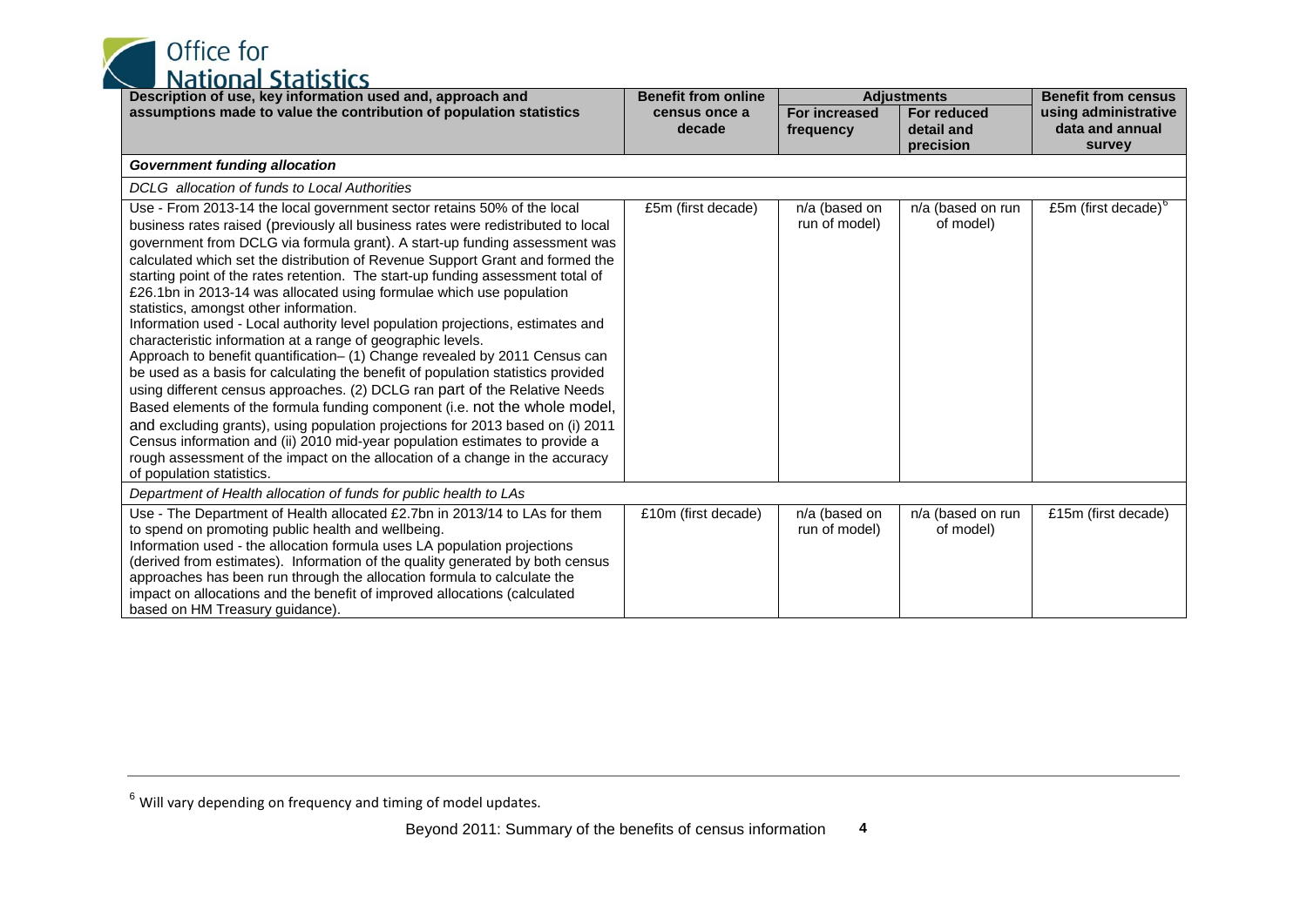<span id="page-15-3"></span><span id="page-15-2"></span><span id="page-15-1"></span><span id="page-15-0"></span>Office for<br>National Statistics

| וט נוטווטו טנט נוטנוכט<br>Description of use, key information used and, approach and                                                                                                                                                                                                                                                                                                                                                                                                                                                                                                          | <b>Benefit from online</b> | <b>Adjustments</b>                |                                        | <b>Benefit from census</b>                        |
|-----------------------------------------------------------------------------------------------------------------------------------------------------------------------------------------------------------------------------------------------------------------------------------------------------------------------------------------------------------------------------------------------------------------------------------------------------------------------------------------------------------------------------------------------------------------------------------------------|----------------------------|-----------------------------------|----------------------------------------|---------------------------------------------------|
| assumptions made to value the contribution of population statistics                                                                                                                                                                                                                                                                                                                                                                                                                                                                                                                           | census once a<br>decade    | <b>For increased</b><br>frequency | For reduced<br>detail and<br>precision | using administrative<br>data and annual<br>survey |
| <b>Department for Transport</b>                                                                                                                                                                                                                                                                                                                                                                                                                                                                                                                                                               |                            |                                   |                                        |                                                   |
| Integrated Block Grant for schemes costing less than £5m                                                                                                                                                                                                                                                                                                                                                                                                                                                                                                                                      | £2m                        | X110%                             |                                        | £2m                                               |
| <b>Local government</b>                                                                                                                                                                                                                                                                                                                                                                                                                                                                                                                                                                       |                            |                                   |                                        |                                                   |
| Local authorities' hypothetical spending on alternative data sources                                                                                                                                                                                                                                                                                                                                                                                                                                                                                                                          |                            |                                   |                                        |                                                   |
| Use - Without ONS information there would be additional cost to them of<br>sourcing alternative information.<br>Information used - Population characteristics for small geographic areas.<br>Approach - Survey of local authorities giving estimates of likely spend to get<br>information.                                                                                                                                                                                                                                                                                                   | £81m                       | x125%                             | x75% <sup>8</sup>                      | £76m                                              |
| <b>Commercial sector</b>                                                                                                                                                                                                                                                                                                                                                                                                                                                                                                                                                                      |                            |                                   |                                        |                                                   |
| Geodemographers/approved suppliers of census information                                                                                                                                                                                                                                                                                                                                                                                                                                                                                                                                      |                            |                                   |                                        |                                                   |
| Use - Geodemographers and approved suppliers of census information<br>combine census information with information from other sources to create<br>products which categorise small geographic areas by the types of people living<br>there.<br>Data used - A range<br>Approach - Survey plus follow-up interviews have given an estimate of the<br>value of the sector at £200m per year<br>Assumptions - Value attributable to information use is 30%. Of that 30%, one<br>quarter of the value is from census information.                                                                   | £174m                      | x110% <sup>9</sup>                | $x50\%$ <sup>10</sup>                  | £96m                                              |
| Housing planning                                                                                                                                                                                                                                                                                                                                                                                                                                                                                                                                                                              |                            |                                   |                                        |                                                   |
| Use - Housing planning consultants use census information to profile local<br>areas. These profiles identify housing need to support the planning process,<br>meaning new housing is more likely to be built in the best location.<br>Information used - range of population characteristics for small geographic<br>areas, particularly at Output Area level.<br>Approach - Discussions with market have given an estimate of the value of the<br>sector of £100m.<br>Assumptions - Value attributable to information use is 30%. Of that 30%, half<br>the value is from census information. | £160m                      | x110%                             | x50% <sup>11</sup>                     | £88m                                              |

 $\frac{7}{1}$  ONS assumption

<sup>8</sup> ONS assumption

<sup>9</sup> ONS assumption

<sup>10</sup> ONS assumption